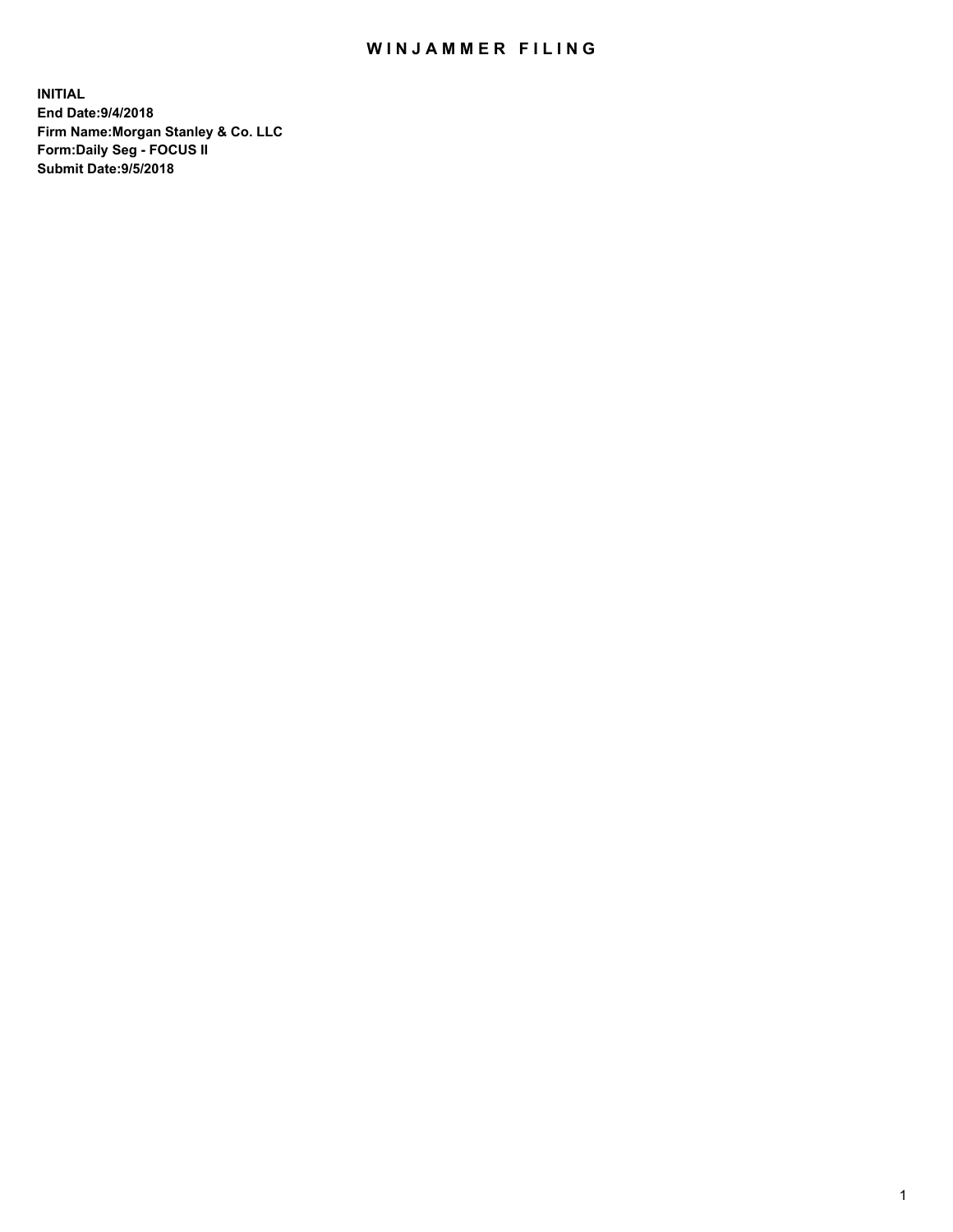**INITIAL End Date:9/4/2018 Firm Name:Morgan Stanley & Co. LLC Form:Daily Seg - FOCUS II Submit Date:9/5/2018 Daily Segregation - Cover Page**

| Name of Company                                                                                                                                                                                                                                                                                                                | Morgan Stanley & Co. LLC                                    |
|--------------------------------------------------------------------------------------------------------------------------------------------------------------------------------------------------------------------------------------------------------------------------------------------------------------------------------|-------------------------------------------------------------|
| <b>Contact Name</b>                                                                                                                                                                                                                                                                                                            | <b>Ikram Shah</b>                                           |
| <b>Contact Phone Number</b>                                                                                                                                                                                                                                                                                                    | 212-276-0963                                                |
| <b>Contact Email Address</b>                                                                                                                                                                                                                                                                                                   | Ikram.shah@morganstanley.com                                |
| FCM's Customer Segregated Funds Residual Interest Target (choose one):<br>a. Minimum dollar amount: ; or<br>b. Minimum percentage of customer segregated funds required:% ; or<br>c. Dollar amount range between: and; or<br>d. Percentage range of customer segregated funds required between:% and%.                         | 280,000,000<br><u>0</u><br>0 <sub>0</sub><br>00             |
| FCM's Customer Secured Amount Funds Residual Interest Target (choose one):<br>a. Minimum dollar amount: ; or<br>b. Minimum percentage of customer secured funds required:% ; or<br>c. Dollar amount range between: and; or<br>d. Percentage range of customer secured funds required between:% and%.                           | 140,000,000<br><u>0</u><br>0 <sub>0</sub><br>0 <sub>0</sub> |
| FCM's Cleared Swaps Customer Collateral Residual Interest Target (choose one):<br>a. Minimum dollar amount: ; or<br>b. Minimum percentage of cleared swaps customer collateral required:% ; or<br>c. Dollar amount range between: and; or<br>d. Percentage range of cleared swaps customer collateral required between:% and%. | 92,000,000<br><u>0</u><br>0 Q<br>0 <sub>0</sub>             |

Attach supporting documents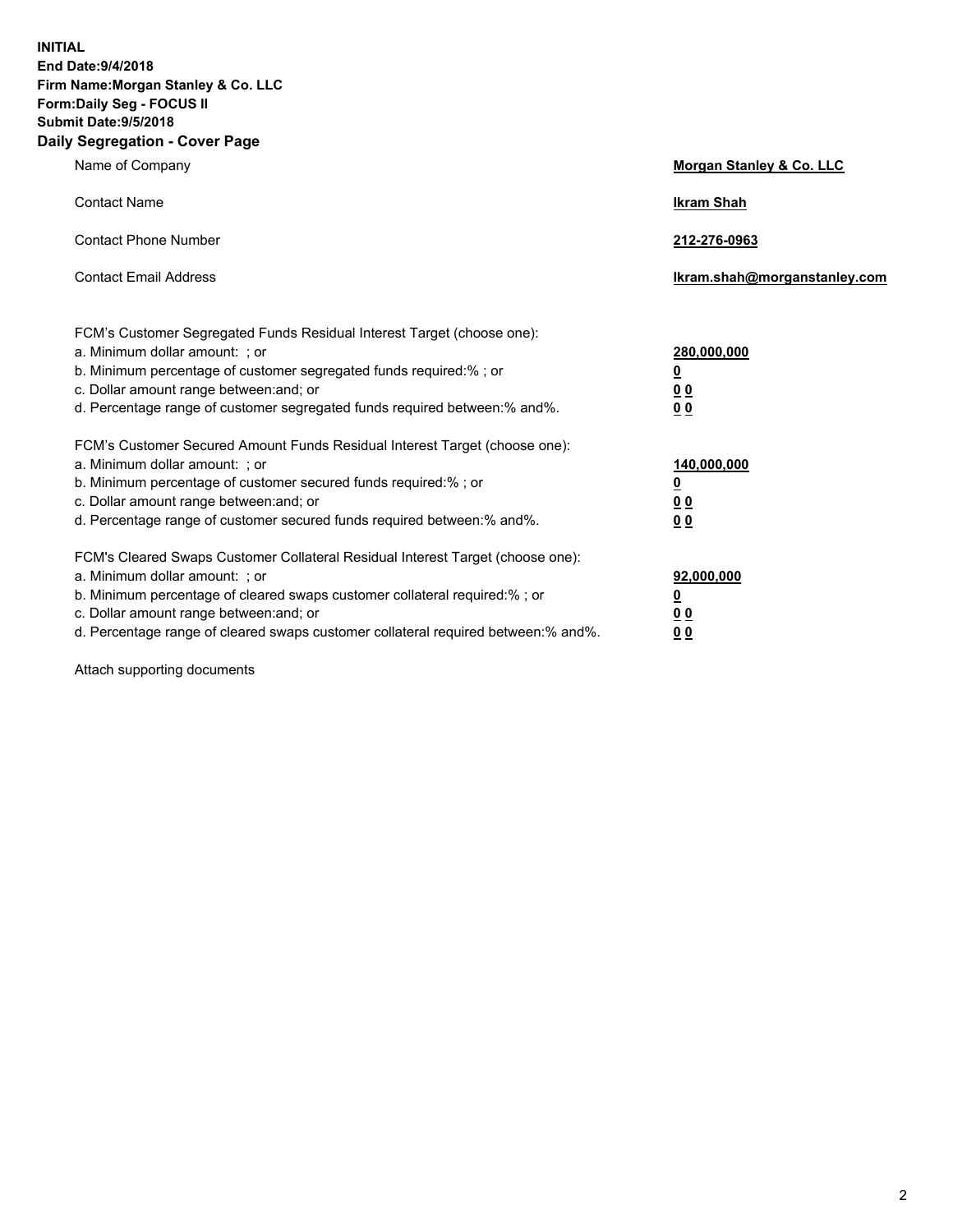## **INITIAL End Date:9/4/2018 Firm Name:Morgan Stanley & Co. LLC Form:Daily Seg - FOCUS II Submit Date:9/5/2018 Daily Segregation - Secured Amounts** Foreign Futures and Foreign Options Secured Amounts Amount required to be set aside pursuant to law, rule or regulation of a foreign government or a rule of a self-regulatory organization authorized thereunder **0** [7305] 1. Net ledger balance - Foreign Futures and Foreign Option Trading - All Customers A. Cash **3,248,822,942** [7315] B. Securities (at market) **2,341,610,345** [7317] 2. Net unrealized profit (loss) in open futures contracts traded on a foreign board of trade **-442,032,244** [7325] 3. Exchange traded options a. Market value of open option contracts purchased on a foreign board of trade **34,863,903** [7335] b. Market value of open contracts granted (sold) on a foreign board of trade **-33,188,353** [7337] 4. Net equity (deficit) (add lines 1. 2. and 3.) **5,150,076,593** [7345] 5. Account liquidating to a deficit and account with a debit balances - gross amount **367,322,666** [7351] Less: amount offset by customer owned securities **-366,677,462** [7352] **645,204** [7354] 6. Amount required to be set aside as the secured amount - Net Liquidating Equity Method (add lines 4 and 5) **5,150,721,797** [7355] 7. Greater of amount required to be set aside pursuant to foreign jurisdiction (above) or line 6. **5,150,721,797** [7360] FUNDS DEPOSITED IN SEPARATE REGULATION 30.7 ACCOUNTS 1. Cash in banks A. Banks located in the United States **571,231,041** [7500] B. Other banks qualified under Regulation 30.7 **690,215,641** [7520] **1,261,446,682** [7530] 2. Securities A. In safekeeping with banks located in the United States **69,184,805** [7540] B. In safekeeping with other banks qualified under Regulation 30.7 **0** [7560] **69,184,805** [7570] 3. Equities with registered futures commission merchants A. Cash **6,437,087** [7580] B. Securities **0** [7590] C. Unrealized gain (loss) on open futures contracts **1,723,016** [7600] D. Value of long option contracts **0** [7610] E. Value of short option contracts **0** [7615] **8,160,103** [7620] 4. Amounts held by clearing organizations of foreign boards of trade A. Cash **0** [7640] B. Securities **0** [7650] C. Amount due to (from) clearing organization - daily variation **0** [7660] D. Value of long option contracts **0** [7670] E. Value of short option contracts **0** [7675] **0** [7680] 5. Amounts held by members of foreign boards of trade A. Cash **2,174,496,520** [7700] B. Securities **2,272,425,540** [7710] C. Unrealized gain (loss) on open futures contracts **-443,755,260** [7720] D. Value of long option contracts **34,863,903** [7730] E. Value of short option contracts **-33,188,353** [7735] **4,004,842,350** [7740] 6. Amounts with other depositories designated by a foreign board of trade **0** [7760] 7. Segregated funds on hand **0** [7765] 8. Total funds in separate section 30.7 accounts **5,343,633,940** [7770] 9. Excess (deficiency) Set Aside for Secured Amount (subtract line 7 Secured Statement Page 1 from Line 8) **192,912,143** [7380] 10. Management Target Amount for Excess funds in separate section 30.7 accounts **140,000,000** [7780]

11. Excess (deficiency) funds in separate 30.7 accounts over (under) Management Target **52,912,143** [7785]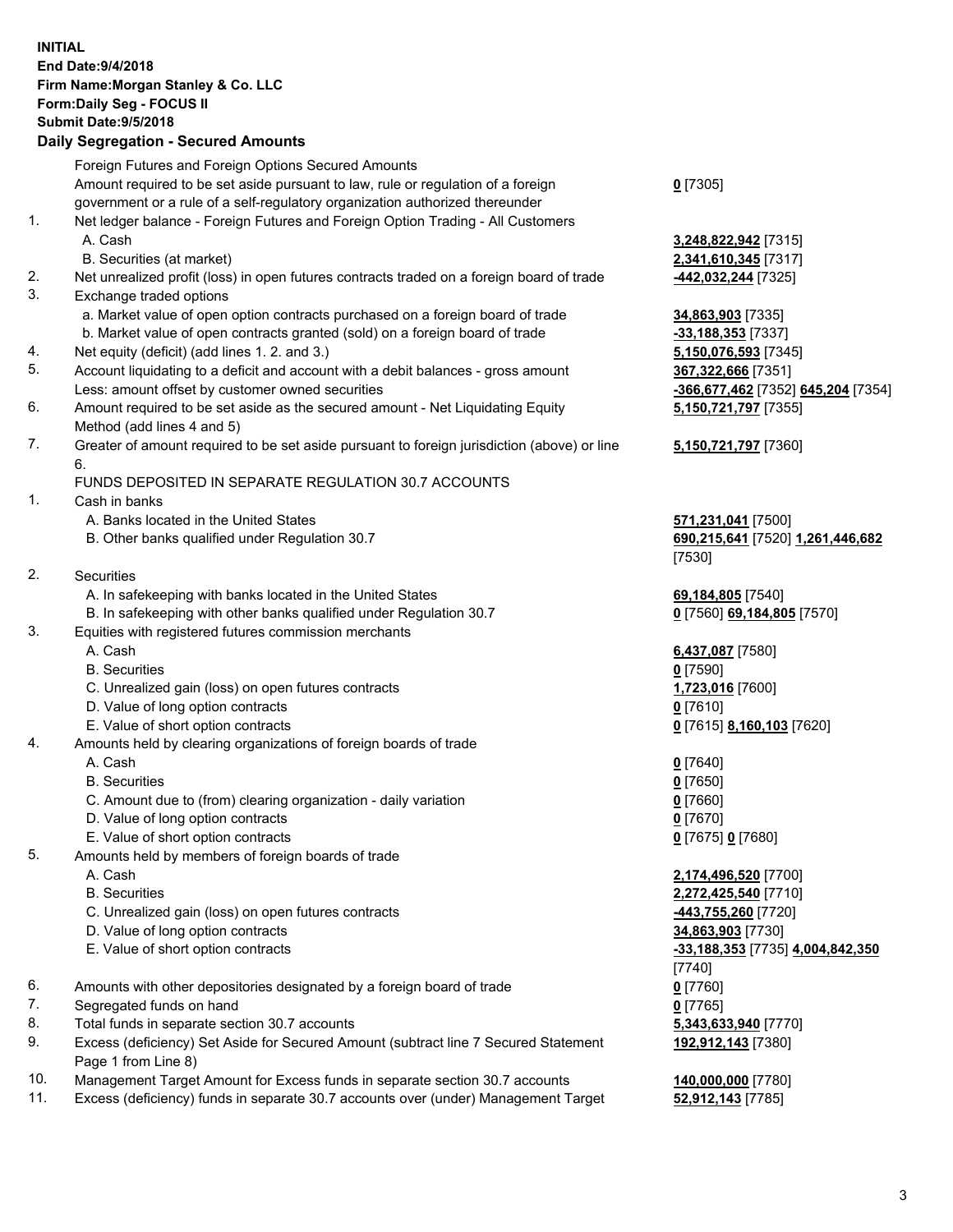|     | <b>INITIAL</b><br>End Date: 9/4/2018<br>Firm Name: Morgan Stanley & Co. LLC<br><b>Form:Daily Seg - FOCUS II</b><br><b>Submit Date: 9/5/2018</b><br>Daily Segregation - Segregation Statement |                                                      |
|-----|----------------------------------------------------------------------------------------------------------------------------------------------------------------------------------------------|------------------------------------------------------|
|     |                                                                                                                                                                                              |                                                      |
| 1.  | SEGREGATION REQUIREMENTS (Section 4d(2) of the CEAct)                                                                                                                                        |                                                      |
|     | Net ledger balance<br>A. Cash                                                                                                                                                                |                                                      |
|     | B. Securities (at market)                                                                                                                                                                    | <u>10,789,921,830</u> [7010]<br>5,722,557,410 [7020] |
| 2.  | Net unrealized profit (loss) in open futures contracts traded on a contract market                                                                                                           |                                                      |
| 3.  | Exchange traded options                                                                                                                                                                      | -395,888,120 [7030]                                  |
|     | A. Add market value of open option contracts purchased on a contract market                                                                                                                  | 382,426,888 [7032]                                   |
|     | B. Deduct market value of open option contracts granted (sold) on a contract market                                                                                                          | <u>-438,819,091</u> [7033]                           |
| 4.  | Net equity (deficit) (add lines 1, 2 and 3)                                                                                                                                                  | 16,060,198,917 [7040]                                |
| 5.  | Accounts liquidating to a deficit and accounts with                                                                                                                                          |                                                      |
|     | debit balances - gross amount                                                                                                                                                                | 585,821,078 [7045]                                   |
|     | Less: amount offset by customer securities                                                                                                                                                   | -582,084,256 [7047] 3,736,822                        |
|     |                                                                                                                                                                                              | [7050]                                               |
| 6.  | Amount required to be segregated (add lines 4 and 5)                                                                                                                                         | 16,063,935,739 [7060]                                |
|     | FUNDS IN SEGREGATED ACCOUNTS                                                                                                                                                                 |                                                      |
| 7.  | Deposited in segregated funds bank accounts                                                                                                                                                  |                                                      |
|     | A. Cash                                                                                                                                                                                      | 4,412,214,207 [7070]                                 |
|     | B. Securities representing investments of customers' funds (at market)                                                                                                                       | $0$ [7080]                                           |
|     | C. Securities held for particular customers or option customers in lieu of cash (at                                                                                                          | 557,519,225 [7090]                                   |
|     | market)                                                                                                                                                                                      |                                                      |
| 8.  | Margins on deposit with derivatives clearing organizations of contract markets                                                                                                               |                                                      |
|     | A. Cash                                                                                                                                                                                      | 6,304,901,728 [7100]                                 |
|     | B. Securities representing investments of customers' funds (at market)                                                                                                                       | $0$ [7110]                                           |
|     | C. Securities held for particular customers or option customers in lieu of cash (at                                                                                                          | 5,165,038,185 [7120]                                 |
|     | market)                                                                                                                                                                                      |                                                      |
| 9.  | Net settlement from (to) derivatives clearing organizations of contract markets                                                                                                              | 7,932,710 [7130]                                     |
| 10. | Exchange traded options                                                                                                                                                                      |                                                      |
|     | A. Value of open long option contracts                                                                                                                                                       | 382,426,888 [7132]                                   |
|     | B. Value of open short option contracts                                                                                                                                                      | <u>-438,819,091</u> [7133]                           |
| 11. | Net equities with other FCMs                                                                                                                                                                 |                                                      |
|     | A. Net liquidating equity                                                                                                                                                                    | 5,529,182 [7140]                                     |
|     | B. Securities representing investments of customers' funds (at market)                                                                                                                       | $0$ [7160]                                           |
|     | C. Securities held for particular customers or option customers in lieu of cash (at                                                                                                          | $0$ [7170]                                           |
|     | market)                                                                                                                                                                                      |                                                      |
| 12. | Segregated funds on hand                                                                                                                                                                     | 0[7150]                                              |
| 13. | Total amount in segregation (add lines 7 through 12)                                                                                                                                         | 16,396,743,034 [7180]                                |
| 14. | Excess (deficiency) funds in segregation (subtract line 6 from line 13)                                                                                                                      | 332,807,295 [7190]                                   |

- 
- 15. Management Target Amount for Excess funds in segregation<br>16. Excess (deficiency) funds in segregation over (under) Management Target Amount **280,000,000** [7198] Excess (deficiency) funds in segregation over (under) Management Target Amount Excess

**52,807,295** [7198]